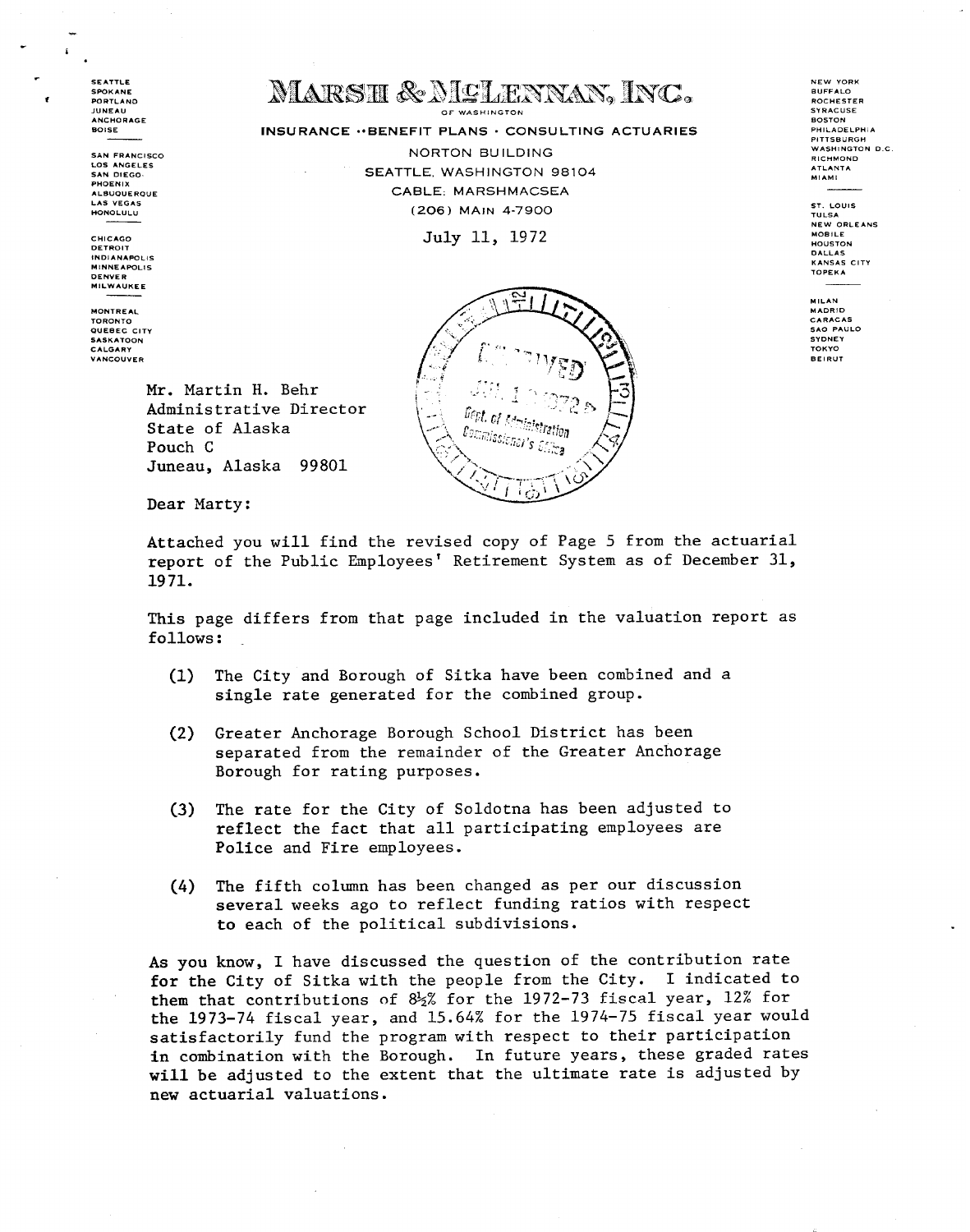## MARSH & MCLENNAN, INC.

Mr. Martin H. Behr

 $-2-$ 

July 11, 1972

If you have any questions concerning this material, please contact me.

sincerely yours, Norman S. Losk, FSA

**NSL: dk Attachment**